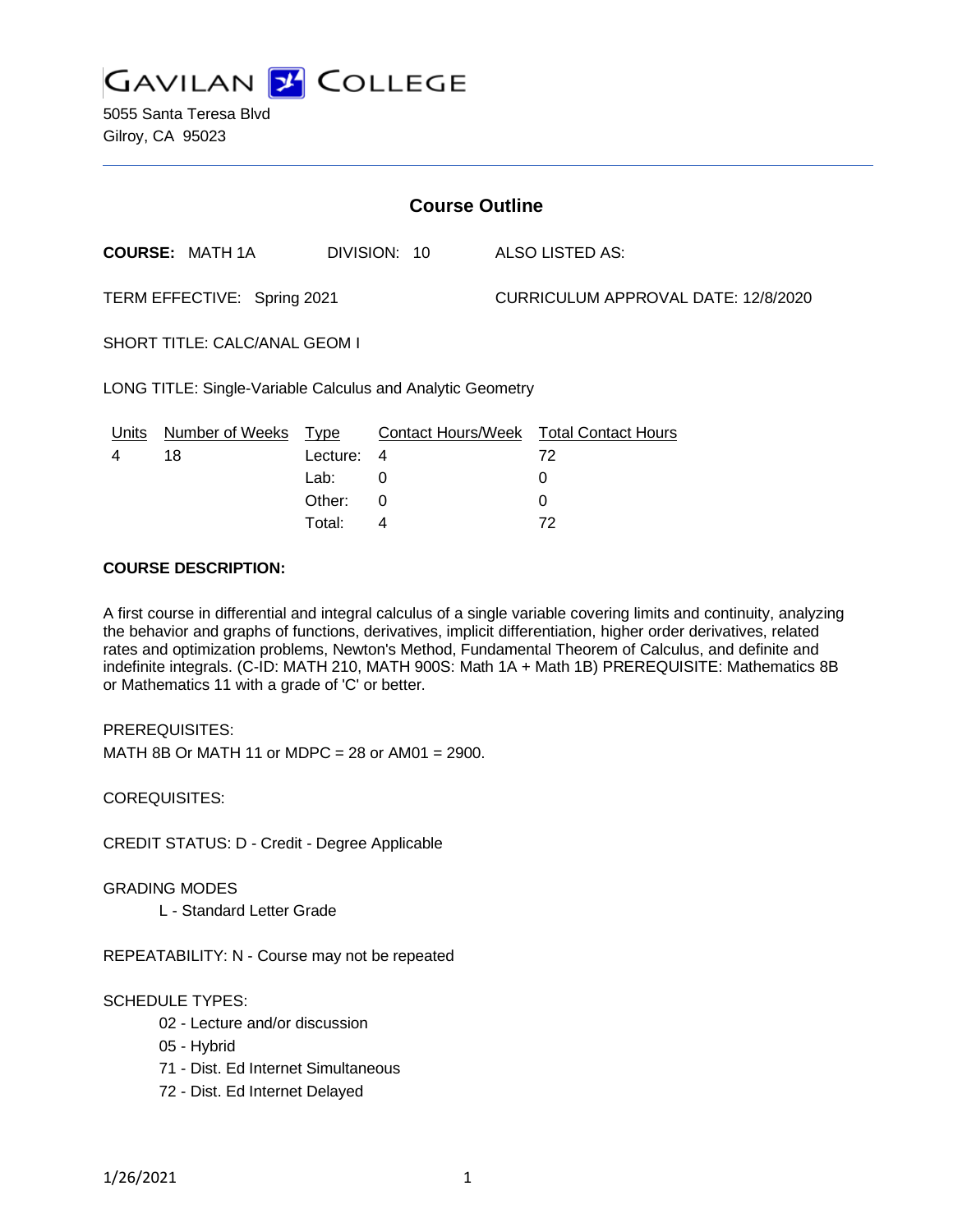#### **STUDENT LEARNING OUTCOMES:**

1. Explain and evaluate limits in general, at infinity, and at particular points. Do it algebraically, graphically and numerically, utilizing technology. Measure of assessment: HW, Quiz, Project, and Exam Year assessed, or planned year of assessment: 2017 Semester: Fall

2. Use continuity to describe the behavior of a function and its differentiability. Measure of assessment: HW, Quiz, Project, and Exam Year assessed, or planned year of assessment: 2017 Semester: Fall

3. Explain the concept of a derivative graphically, numerically, algebraically, and verbally. Measure of assessment: HW, Quiz, Project, and Exam Year assessed, or planned year of assessment: 2017 Semester: Fall

4. Demonstrate the ability to differentiate polynomials, exponential, logarithmic, rational, implicit, and trigonometric functions. Be able to compute higher order derivatives of these functions.

Measure of assessment: HW, Quiz, Project, andExam Year assessed, or planned year of assessment: 2017 Semester: Fall

5. Model and solve related rates and optimization problems. Measure of assessment: HW, Quiz, Project, and Exam Year assessed, or planned year of assessment: 2017 Semester: Fall

6. Analyze and graph functions w/o a calculator. Use derivatives to identify max and min, pts. of inflection, and concavity.

Measure of assessment: HW, Quiz, Project, and Exam Year assessed, or planned year of assessment: 2017 Semester: Fall

7. Calculate limits using L'Hopital's Rule. Be able to determine whether it's applicable or not. Measure of assessment: HW, Quiz, Project, and Exam Year assessed, or planned year of assessment: 2017 Semester: Fall

8. Use technology to estimate roots using Newton's Method. Measure of assessment: HW, Quiz, Project, and Exam Year assessed, or planned year of assessment: 2017 Semester: Fall

9. Explain and apply the Fundamental Theorem of Calculus. Use it to evaluate definite and indefinite integrals. Compute basic antiderivatives.

Measure of assessment: HW, Quiz, Project, and Exam Year assessed, or planned year of assessment: 2017 Semester: Fall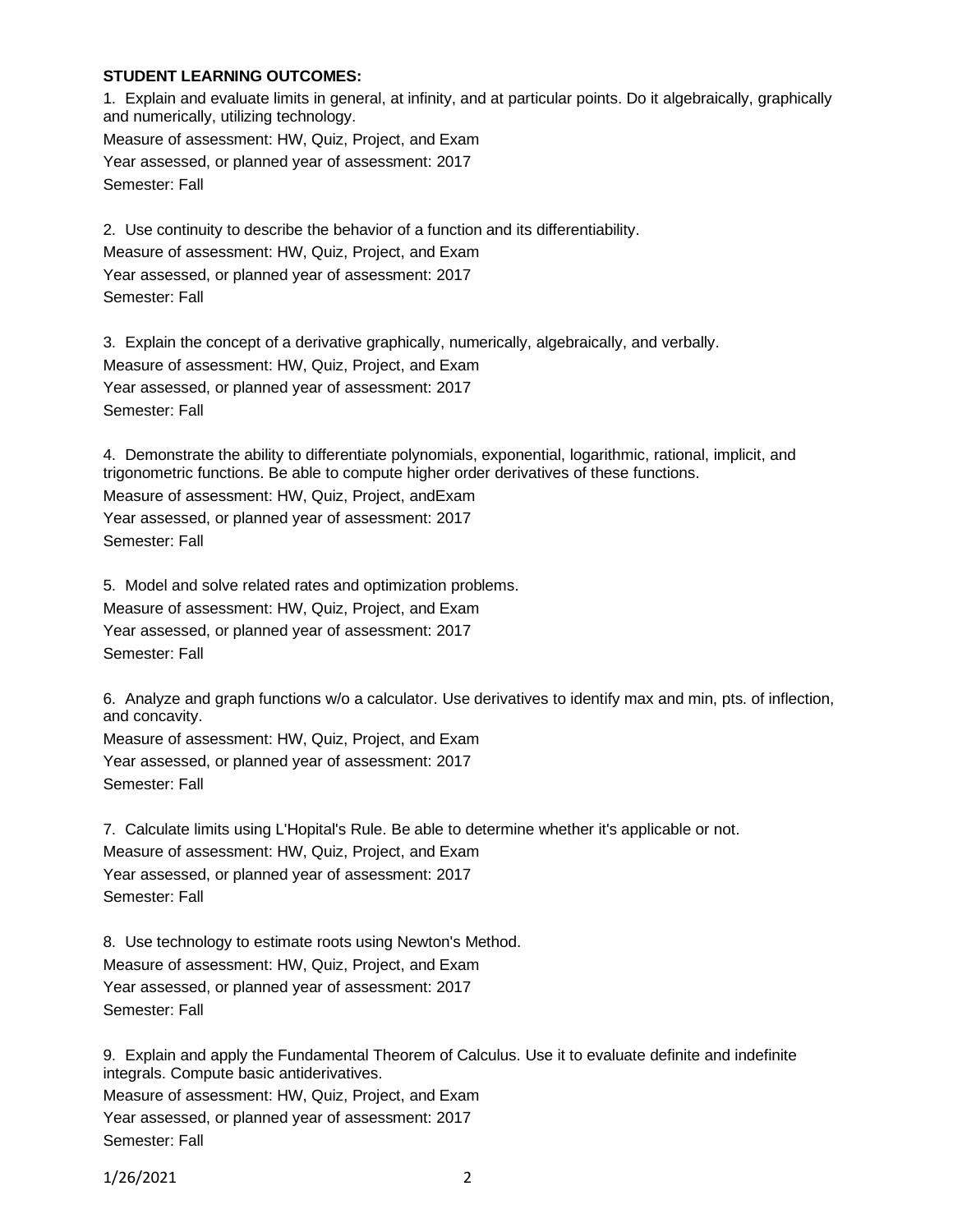10. Use technology to evaluate the definite integral using the Right Hand, Left Hand, and Midpoint Rules. Do Riemann sums.

Measure of assessment: HW, Quiz, Project, and Exam Year assessed, or planned year of assessment: 2017 Semester: Fall

# **CONTENT, STUDENT PERFORMANCE OBJECTIVES, OUT-OF-CLASS ASSIGNMENTS**

Curriculum Approval Date: 12/8/2020

WEEK 1: 4 HOURS

CONTENT: Review functions and word problems. Begin discussion of a limit.

HOMEWORK: Read sections of book and do assigned problems.

PERFORMANCE OBJECTIVES: The student will be able to work computational and word problems using functions.

WEEK 2: 4 HOURS

CONTENT: Continue review of functions algebraically, graphically, numerically, and verbally. Continue evaluating limits.

HOMEWORK: Read sections of book and do assigned problems. Do project.

PERFORMANCE OBJECTIVES: The student will be able to work computational and word problems using functions and limits.

WEEK 3: 4 HOURS

CONTENT: Work with limits algebraically and numerically, including limits at infinity. Define continuity. HOMEWORK: Read sections of book and do assigned problems.

PERFORMANCE OBJECTIVES: The student will be able to work computational and word problems using limits.

WEEK 4: 4 HOURS

CONTENT: Begin derivatives and work on differentiability.

HOMEWORK: Read sections of book and do assigned problems.

PERFORMANCE OBJECTIVES: The student will be able to problems using derivatives and differentiable functions.

WEEK 5: 4 HOURS

CONTENT: Expand the work on derivatives by adding different functions - trigonometric, products, quotients, and Chain Rule.

HOMEWORK: Read sections of book and do assigned problems.

PERFORMANCE OBJECTIVES: The student will be able to take the derivatives of all the different types of functions.

WEEK 6: 4 HOURS

CONTENT: Expand the palette of functions to include logarithmic, logarithmic differentiation, exponential, and implicit.

HOMEWORK: Read sections of book and do assigned problems.

PERFORMANCE OBJECTIVES: The student will be able to spell palette and do problems from the whole palette of functions.

WEEK 7: 4 HOURS

CONTENT: Add higher order derivatives and inverse trigonometric functions. Gateway quiz.

HOMEWORK: Read sections of book and do assigned problems.

PERFORMANCE OBJECTIVES: The student will be able to take higher-order derivatives and the derivatives of inverse trigonometric functions.

WEEK 8: 4 HOURS

CONTENT: Continue derivatives with hyperbolic functions (optional depending upon the time), differentials, and related rates.

HOMEWORK: Read sections of book and do assigned problems.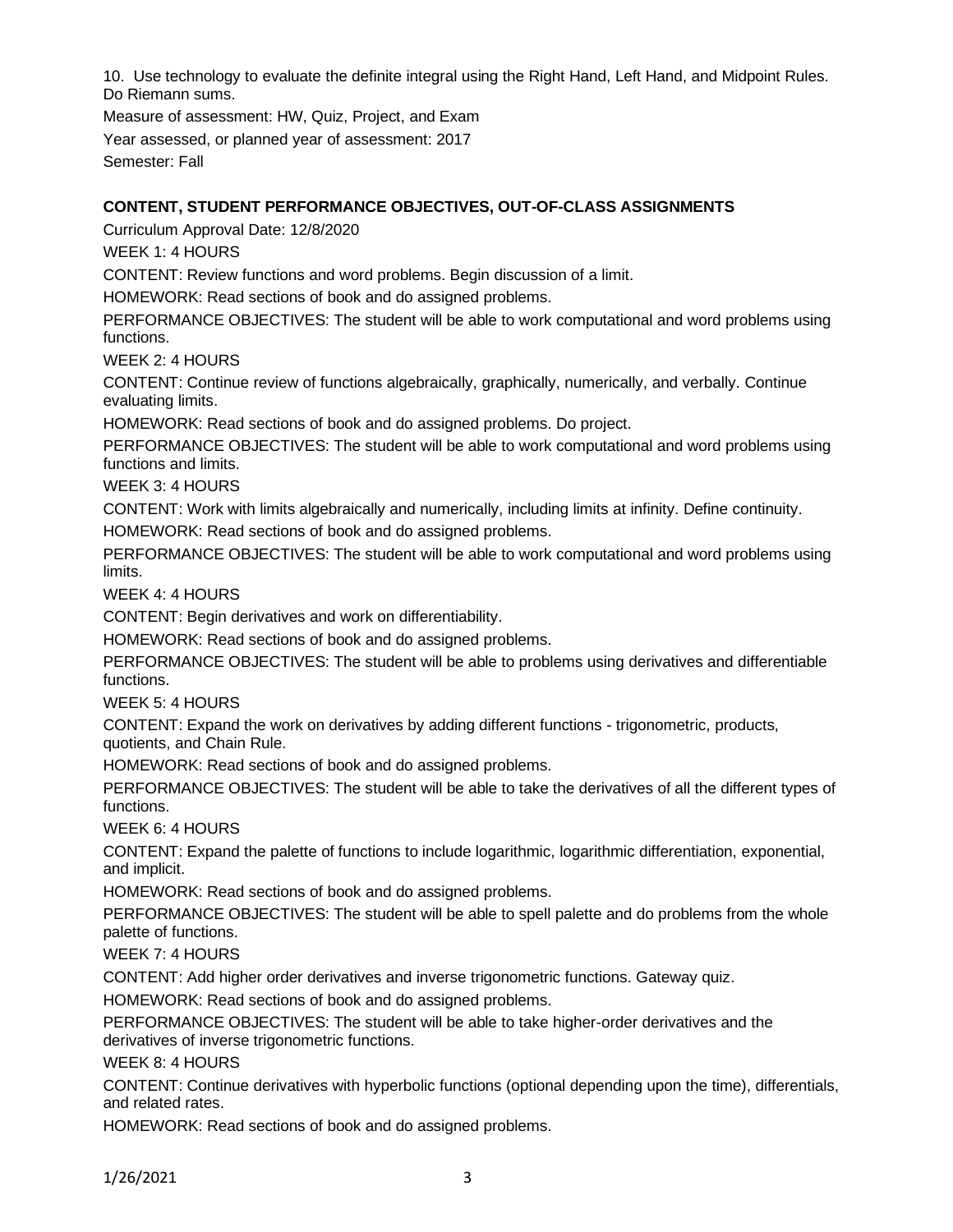PERFORMANCE OBJECTIVES: The student will be able to do problems with differentials and word problems with related rates.

WEEK 9: 4 HOURS

CONTENT: Continue related rates and cover maximum and minimum values.

HOMEWORK: Read sections of book and do assigned problems.

PERFORMANCE OBJECTIVES: The student will be able to more wonderful word problems.

WEEK 10: 4 HOURS

CONTENT: Cover the Mean Value Theorem and Rolle's Theorem. Begin curve sketching.

HOMEWORK: Read sections of book and do assigned problems. Group Project.

PERFORMANCE OBJECTIVES: The student will be able to sketch simple curves and apply the Mean Value and Rolle's Theorems to the sketches.

WEEK 11: 4 HOURS

CONTENT: Continue curve sketching and how derivatives affect the shape of the graph.

HOMEWORK: Read sections of book and do assigned problems.

PERFORMANCE OBJECTIVES: The student will be able to sketch ugly curves without a calculator. WEEK 12: 4 HOURS

CONTENT: L'Hopital's Rule, indeterminate forms, and complete curve sketching.

HOMEWORK: Read sections of book and do assigned problems.

PERFORMANCE OBJECTIVES: The student will be able to do problems with the above rules.

WEEK 13: 4 HOURS

CONTENT: Employ technology appropriately for sketching graphs. Optimization problems.

HOMEWORK: Read sections of book and do assigned problems.

PERFORMANCE OBJECTIVES: The student will be able to employ technology and work optimization word problems.

WEEK 14: 4 HOURS

CONTENT: Newton's Method, and applications of Calculus to other disciplines.

HOMEWORK: Read sections of book and do assigned problems. Group project.

PERFORMANCE OBJECTIVES: The student will be able to use technology for Newton's Method and also problems that demonstrate applications of Calculus to other disciplines.

WEEK 15: 4 HOURS

CONTENT: Cover antiderivatives, areas, distances, and definite integrals. Use the Left, Right, and Midpoint Rules.

HOMEWORK: Read sections of book and do assigned problems.

PERFORMANCE OBJECTIVES: The student will be able to do problems employing the above rules. They will use them to find areas, distances, and areas under curves.

WEEK 16: 4 HOURS

CONTENT: Riemann sums. The Fundamental Theorem of Calculus and indefinite integrals.

HOMEWORK: Read sections of book and do assigned problems.

PERFORMANCE OBJECTIVES: The student will be able to apply the Fundamental Theorem of Calculus and to take indefinite integrals.

WEEK 17: 4 HOURS

CONTENT: The substitution rule for integration and review for the final exam.

HOMEWORK: Read sections of book and do assigned problems.

PERFORMANCE OBJECTIVES: The student will be able to do basic integration and use the substitution method.

WEEK 18: 2 HOURS

CONTENT: Final exam.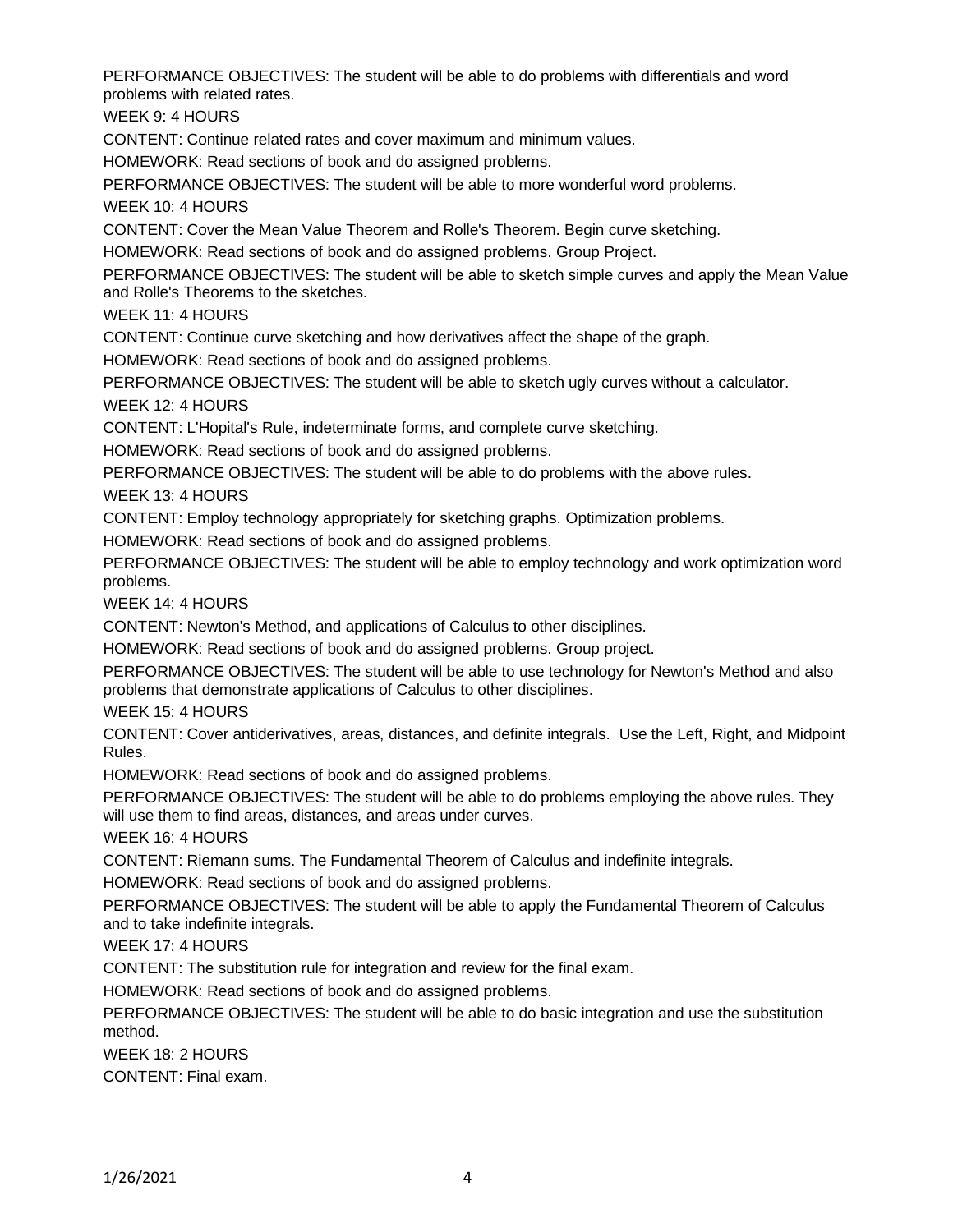# **METHODS OF INSTRUCTION:**

Instruction will follow a standard lecture/discussion format. Extensive homework will be assigned in order to assure mastery of the concepts covered in class. Students will also be required required to utilize technology, both calculators and computer software, to enhance their understanding of the material.

#### **METHODS OF EVALUATION:**

Writing assignments

Percent of total grade: 5.00 %

Percent range of total grade: 5 % to 20 % Lab Reports; Projects; Term or Other Papers

Problem-solving assignments

Percent of total grade: 80.00 %

Percent range of total grade: 80 % to 95 % Homework Problems; Quizzes; Exams

OUT OF CLASS ASSIGNMENTS:

Required Outside Hours: 12

Assignment Description: 1. Regularly assigned homework that requires students to analyze and study pertinent text material, solved examples and lecture notes.

2. Regularly assigned homework that requires students to apply the principles and skills covered in class by solving related problems.

# **REPRESENTATIVE TEXTBOOKS:**

Required Representative Textbooks James Stewart. Calculus: Early Transcendentals. Brooks/Cole,2015. ISBN: ISBN -10: 1285741552 Reading Level of Text, Grade: 12 Verified by: Jennifer Nari